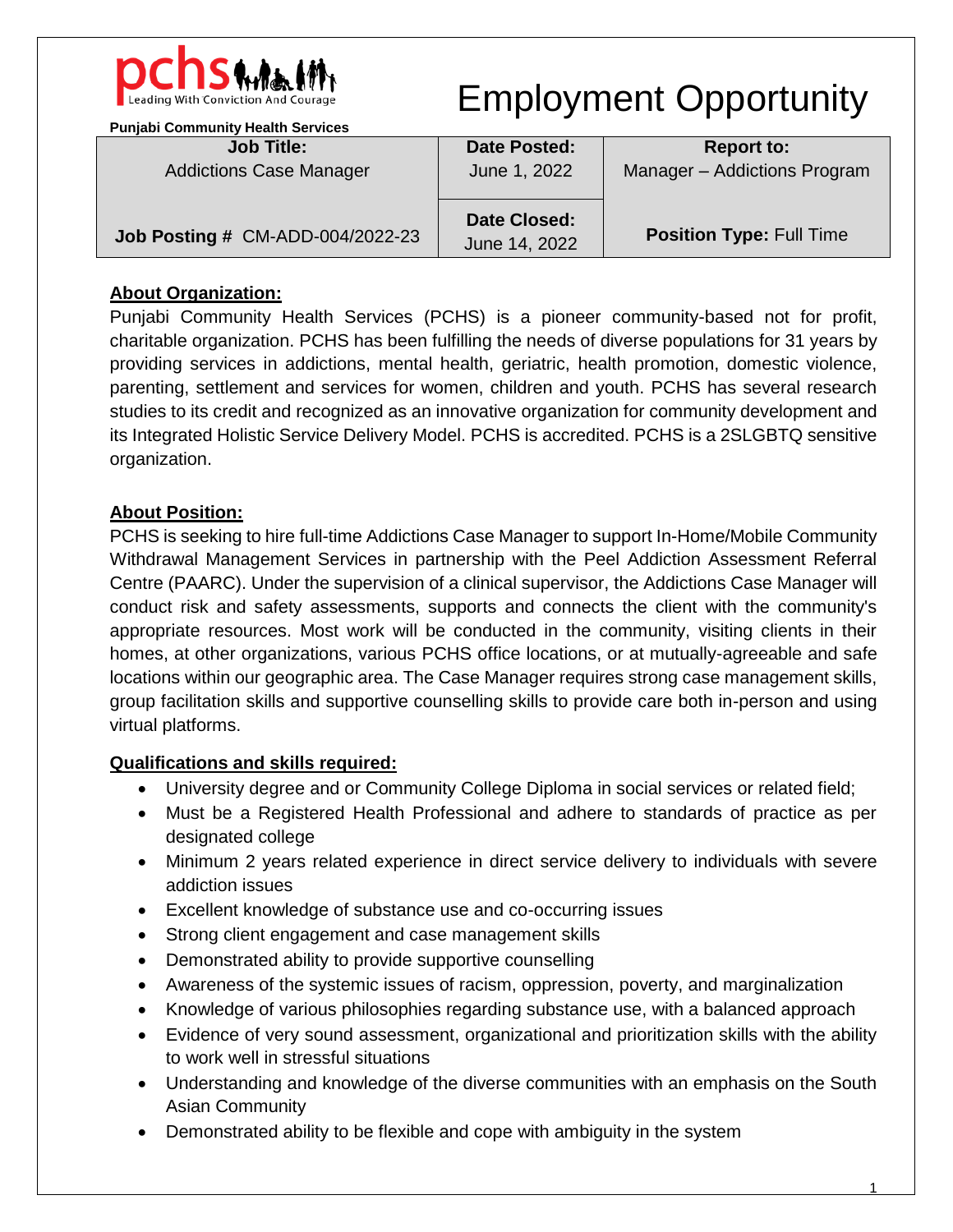

# Employment Opportunity

#### **Punjabi Community Health Services**

- Demonstrated ability to intervene effectively in clinical situations requiring the management of disturbed behaviour
- The ability to work with clients of diverse cultural and social backgrounds is necessary
- Consistent commitment to professional development
- Ability to work collaboratively and in partnership with a multidisciplinary team and other agencies in the community
- Demonstrated ability to use computer programs for data entry for assessments
- Proficiency in a second language would be an asset
- Certification in GAIN Q3 MI ONT is a strong asset
- Strong interpersonal skills, be able to work independently and within a team
- Ability to communicate effectively (written and verbal) including presentation skills
- Excellent working skills in MS Word, Excel, PowerPoint, internet and email
- Familiarity with Cloud technology and SharePoint will be an asset

### **Requirements:**

- Must possess a valid Ontario Driver's License, have regular access to a reliable vehicle and provide proof of adequate vehicle insurance
- A satisfactory current Vulnerable Sector Screening (Criminal Record Check) report
- Current CPR and First-Aid certification
- Vaccines (COVID-19 and others) are a job requirement unless you have an exemption on a medical ground under the Ontario Human Rights Code.

### **Key Responsibilities:**

- Engage with clients to conduct comprehensive assessments for substance use, emotional and mental health concerns and other social determinants of health
- Prepare treatment plans tailored to each client for substance use and emotional and mental health concerns
- Prepare goal plans that serve as a roadmap for clients to optimize their wellness and make referrals to appropriate resources
- Conduct risk and psychosocial assessments, using appropriately validated tools
- Engage in the functions of case management with clients to support their achievement of goals
- Facilitate group sessions
- Engage in individual supportive counselling sessions with clients
- Provide coordinated care to family members and significant others
- Engage with other service providers to optimize integrated care
- Positively participate in team meetings, supervision, case conference, service resolution meetings, planning meetings, and staff meetings
- Maintain current information of community resources
- Maintain thorough and timely documentation, files, related reports and data entry based on best practices and policies